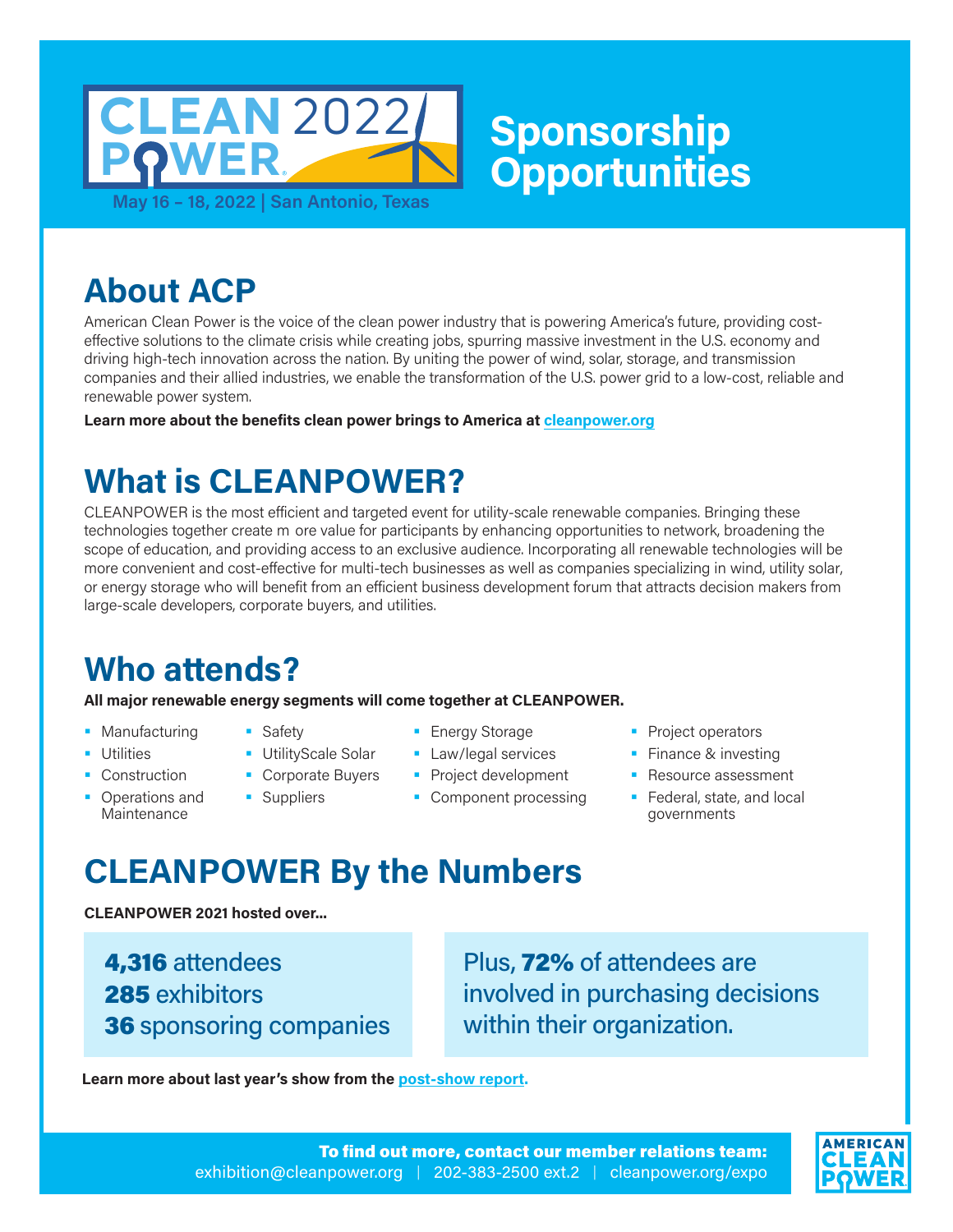

# **Why Sponsor?**

Sponsorships are a powerful way to build influence and get your message in front of key stakeholders and decision makers. CLEANPOWER offers a variety of opportunities to help extend your brand's presence and broadcast your company brand to thousands of industry buyers, technical experts, and market suppliers.

This type of exposure is invaluable to companies that want to be considered market leaders, and shows both commitment to a growing industry and value as a market resource.

The following opportunities are designed to improve your company's visibility, reinforce existing relationships, drive more traffic to the booth or website and ultimately create more leads. Your brand will be on display before, during and after the event through our on-going marketing campaigns.

All CLEANPOWER sponsors will receive additional visibility leading up to the event, and at various points during the event. Sponsors will be acknowledged on various promotional items digitally and on-site to increase brand visibility and reach to CLEANPOWER attendees.



## **Sponsorship Opportunities**

## **Community Service Sponsor**

Be recognized as a business that gives back, and brand this year's project that will support local charities. Sponsorship includes branded recognition around community service activity, marketing associated with the community service project, and recognition as an event sponsor. \$5,000 of sponsorship cost goes to the community service partner. \$20,000

#### **Renewables 101**

Receive visibility throughout the program and thought leadership from moderating or speaking in appropriate parts of the event. \$5,000 shared | 15,000 exclusive

## **Networking Nooks**

Sponsor a space around the convention center for attendees to get out of the hustle and bustle of the show floor to have impromptu meetings and work time. \$15,000

## **Wellness Sponsor**

Tradeshows are busy and attendees need a quiet place to recharge their internal batteries. This sponsorship comes with sponsor recognition during the yoga meet up on Tuesday morning, and fun run on Wednesday morning. Includes recognition online, and in the event app. \$20,000

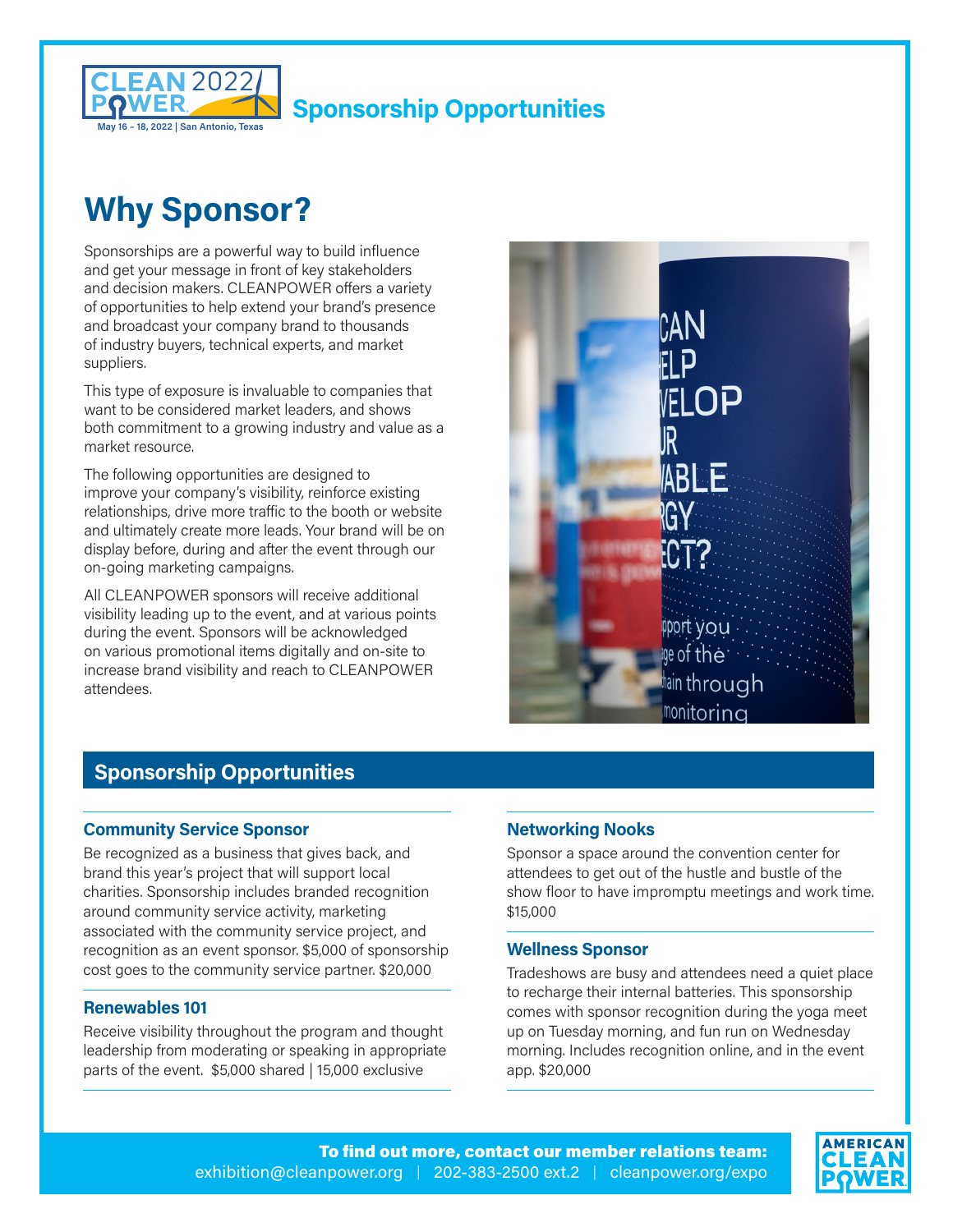

## **Event App/Attendee Engagement SOLD**

The mobile app is the number one resource for attendees during the conference as it includes the agenda, speaker bios, presentations, exhibitors, networking, and more! This opportunity includes recognition throughout the app, 1 push notification per show day, and 2 banner ads within the app. \$20,000

## **Sponsored Event App Banner or Online Agenda Advertisement**

Keep your brand top of mind by ensuring attendees see your company when accessing the event app or website. Includes ability to link to URL or sponsor's choosing. Limited spots available, may purchase more than one. \$2,000 per placement.

## **Sponsored Push Notification SOLD**

Gain attendees' attention when you most want it. Work with the ACP team to schedule a push notification to all app users directing attendees to your booth or highlighting your company. Limited spots available. \$1,000 per notification.

## **Registration Confirmation**

Your company logo on all registration confirmation messages. This offers extremely high visibility because EVERYONE that registers will see your branding and be able to link directly to your website. \$15,000

#### **Sustainability Sponsors**

We are looking for the right partners to help us leave a legacy in San Antonio. Give your company a way to connect with the community and show your commitment to a sustainable future:

- **Help make CLEANPOWER Carbon Neutral by** supporting carbon offsets
- **Sustainability Tours**

\$10,000

## **Thought Leadership & Education**

## **Main Stage Sponsor SOLD**

Sponsor the main stage at CLEANPOWER. Includes the introduction of the opening session keynote speaker or panel as determined is best suited by ACP, prominent signage, audio-visual presentation of logo and 30-60 second company video (provided by sponsor), and speaking slot, if appropriate. \$75,000

### **Knowledge is Power Stage Sponsor SOLD**

Sponsorship includes stage branding, online recognition, and the ability to help ACP curate the content for one session on this stage. \$25,000

#### **Business Solutions Showcase Stage Sponsor**

Show your thought leadership through sponsorship of the Business Innovation Showcase stage. The stage will feature short presentations by exhibitors and sponsors with an emphasis on emerging technology, innovative solutions and multi-tech issues. The Showcase Stage sponsor receives a presentation slot both days of the tradeshow. Sponsorship includes branding at the stage and marketing associated with the showcase content. \$25,000 **SOLD**

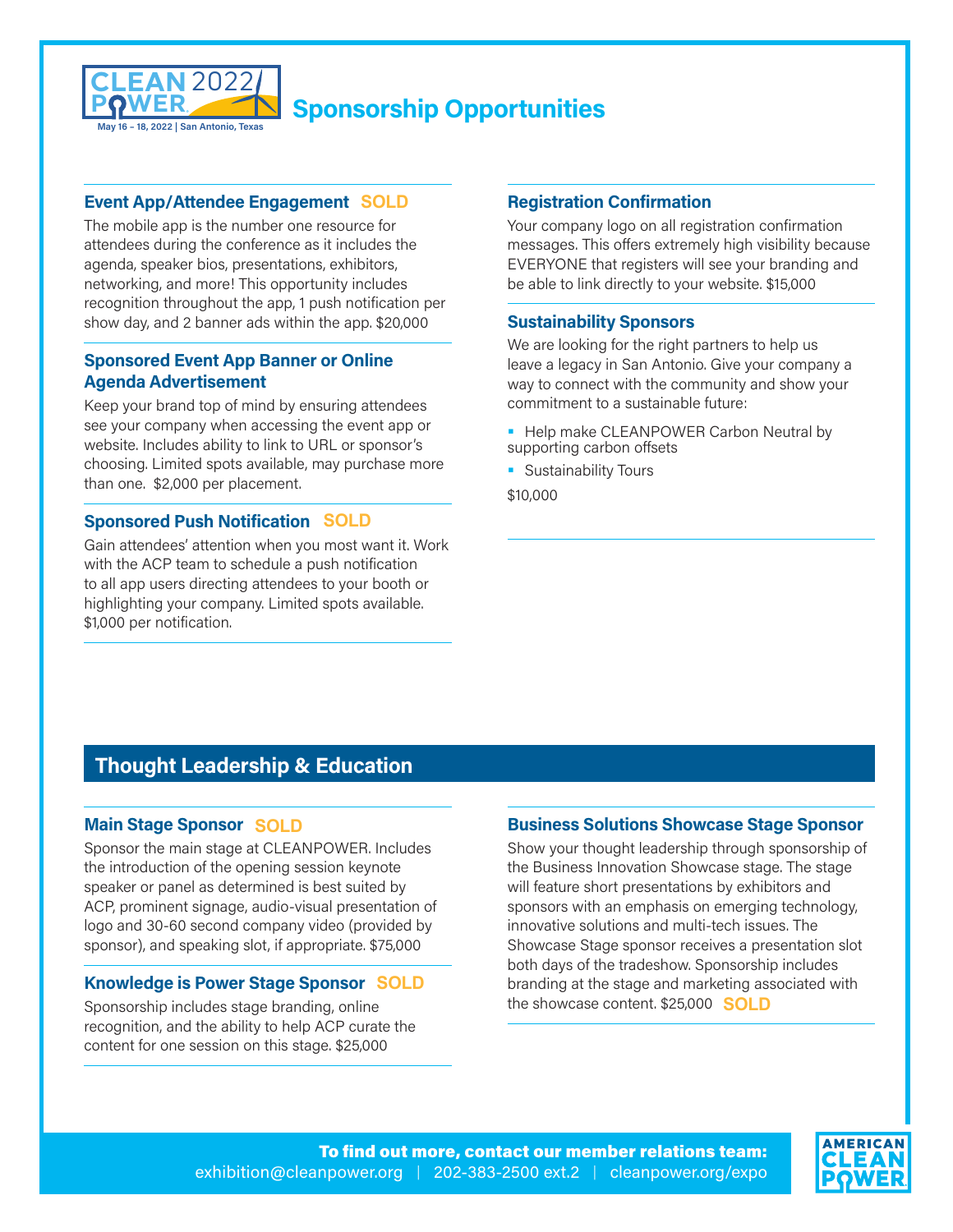

## **Business Solutions Showcase Presentation Slot**

Exhibitors & sponsors can add thought leadership to their CLEANPOWER exposure through a 25-minute presentation with 1-2 speakers during the in-person conference. Includes listing on the official agenda with your company branding & in the event app. Limited times available. \$2,500

## **e-Poster Gallery & Reception SOLD**

Sponsoring this unique, interactive learning experience for attendees includes recognition on the online and in-person e-poster gallery, the official agenda, and in the event app. The e-poster gallery sponsor also receives up to 3 e-posters as part of your sponsorship. \$7,500

## **Workforce Development Sponsorships**

## **DOE Collegiate Wind Competition Sponsor**

Help shape the future of our industry by supporting the Department of Energy's Collegiate Wind Competition held in conjunction with CLEANPOWER. Sponsoring this competition is a great way to encourage college students who are considering careers in the clean

energy space. Sponsorship includes recognition in the app, on the CLEANPOWER website, and onsite branding in the CWC hall. Multiple sponsorships available. \$10,000



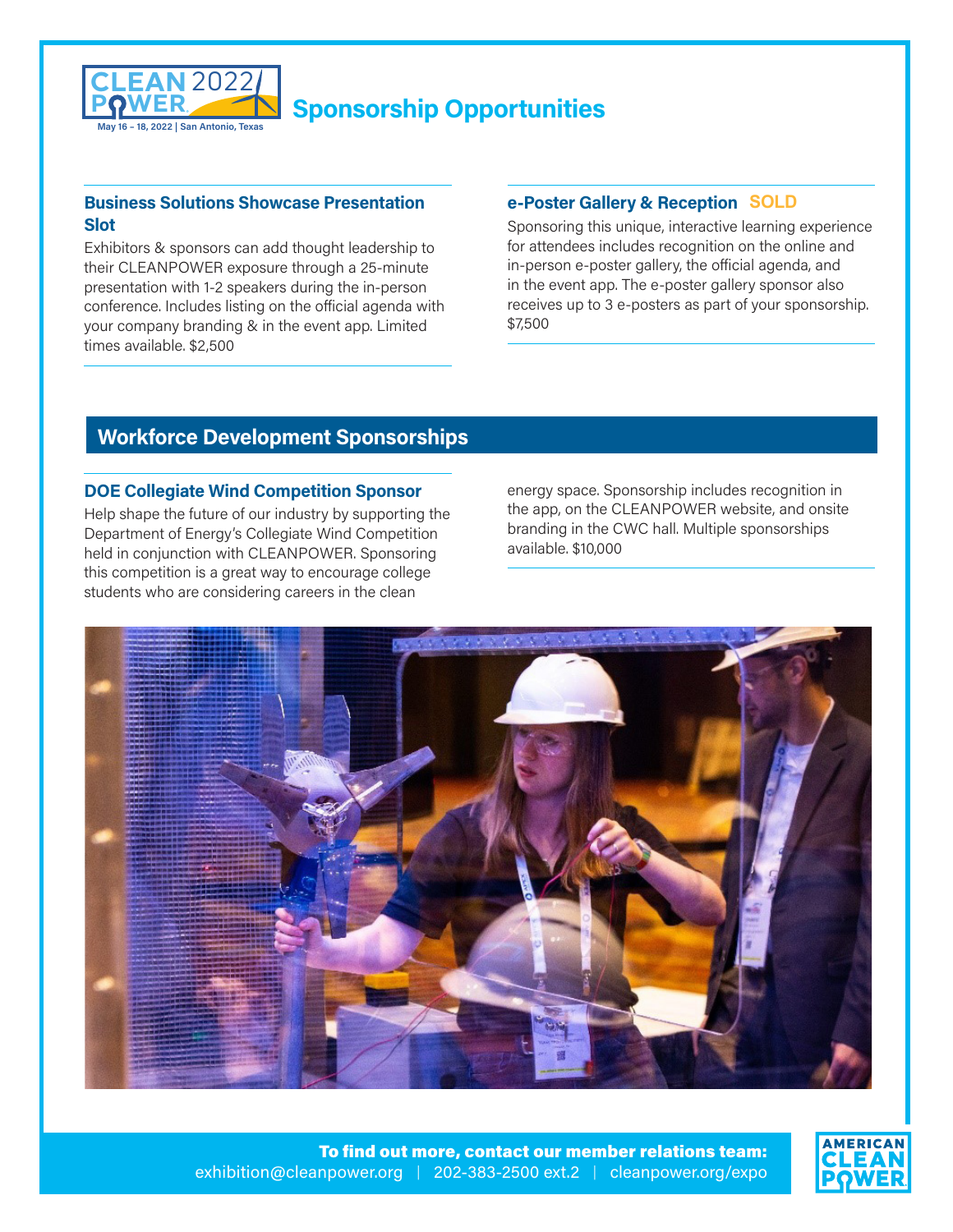

## **Networking & Hospitality**

## **Opening Reception (Monday) SOLD**

Kick off the conference right with branding throughout the most highly anticipated networking reception located at The Grotto, an outdoor oasis complete with a waterfall and conveniently located at the convention center. Sponsorship includes branded recognition at each bar station, your own signature cocktail to represent your brand with attendees, and recognition as an official event sponsor. \$25,000 Shared/\$50,000 Exclusive

## **Golf Tournament SOLD**

Add to the excitement surrounding CLEANPOWER by hosting a golf tournament. Provide attendees, and your team, the opportunity to network on the golf course, and then close the deal at the conference. \$40,000

## **Coffee Breaks**

Sponsorship includes napkins branded with your company logo, recognition on signs at the event, and in the mobile app. Includes all AM/PM coffee breaks in the exhibit halls on Tuesday & Wednesday. \$25,000

## **Exhibit Hall Happy Hour (Tuesday)**

## **Exhibit Hall Happy Hour (Wednesday)**

Celebrate the close of a full day of the conference as the official happy hour sponsor. Sponsorship includes branded signage at bars throughout the exhibition hall, a bar located in or near your booth, as well as recognition as an official event sponsor. \$20,000 per day

## **Conference Supporter & Side Event**

With CLEANPOWER's support, organize and host your own presentation or interactive event, in conjunction with CLEANPOWER. Sponsor will be responsible for all organization and planning of their event. \$7,500

## **On-site Branding**

## **Official Badge Lanyard SOLD**

Your company logo will hang around the neck of all attendees. Lanyards will be ordered by show management. \$50,000

#### **Conference Badge**

Your company logo on all conference badges. \$25,000

## **Re-charge Lounge SOLD**

Provide a comfortable retreat on the exhibit hall floor for attendees, complete with seating, and outlets to recharge laptops and phones. \$25,000

## **Charging Stations**

Reconnect with attendees while they recharge at one of the convention center charging stations outside of the exhibit hall. Will feature sponsor branding and outlets to re-charge electronics. \$10,000

#### **Wi-Fi**

Sponsorship includes recognition as the official internet sponsor, logo recognition on-site, in the mobile app, and the Wi-Fi landing page. \$25,000. Can be packaged with Re-charge lounge sponsorship. Contact for bundled pricing.

#### **Official Mask Sponsor**

Stay at the forefront of attendees' minds and health with your company logo on reusable masks for attendees. Contact for pricing.